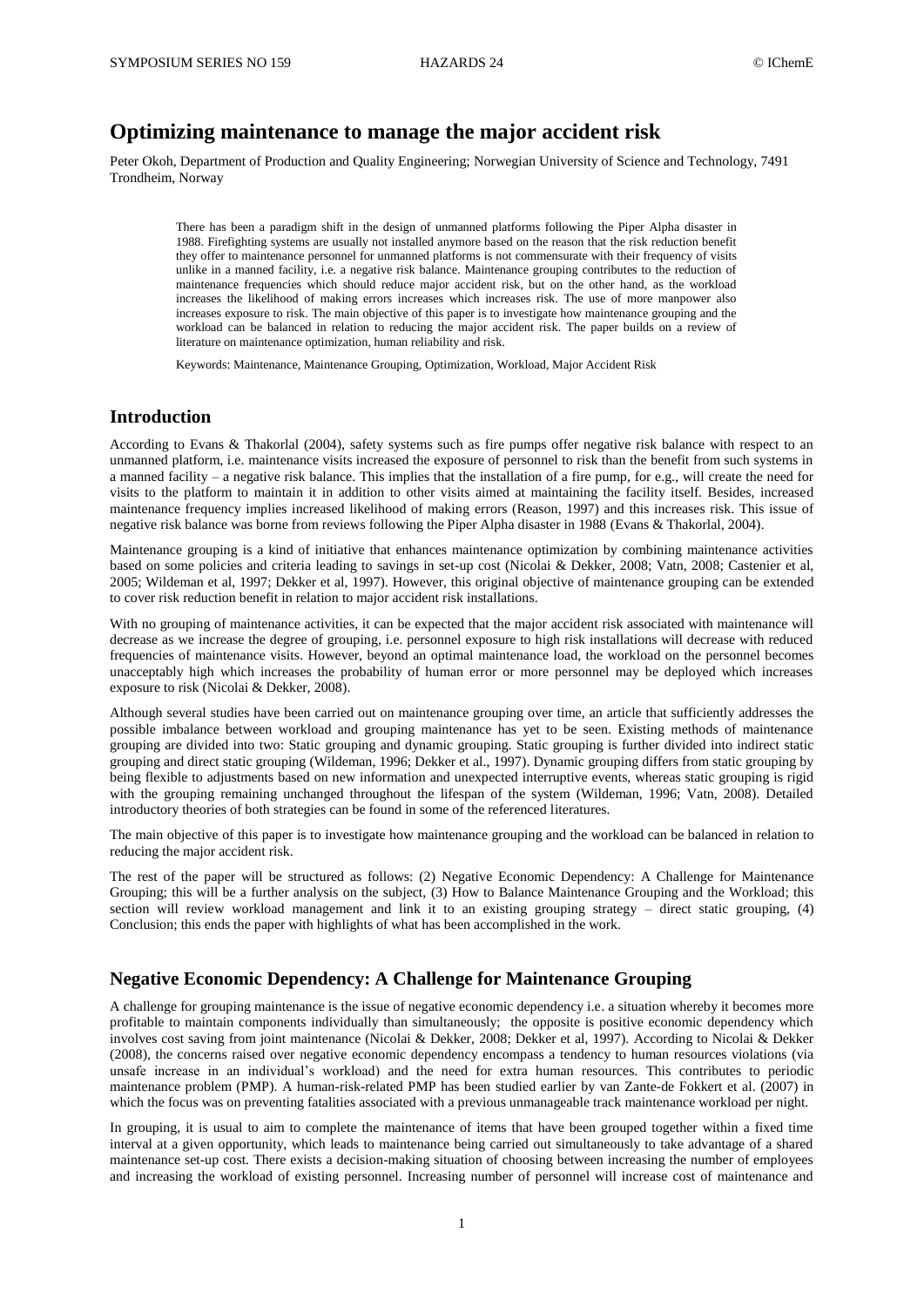exposure of more personnel. Hence, there is the attraction to increase the workload of the existing workers. However, increase in worker's workload beyond a critical point will increase the probability of accident in high-risk installations.

Finding the balance between changes in workload and grouping maintenance is a challenge that can be solved by finding a way to address the cost of overload (i.e. cost of excessive workload) which includes cost of introducing new failures and cost of accident due to human factors.

## **How to Balance Maintenance Grouping and the Workload**

Increasing workload of workers, most especially during simultaneous operations, increases the probability of introducing failures during operations and the probability of triggering events, and these will have great economic and safety implications for high-risk operations (Le May et al., 1982). This is consistent with the position of Moray (1988) which supports the view that personnel error will decrease by virtue of optimized apportionment of workload which will in turn promote safety and production values.

Concurrent and complex tasks can be very demanding on workers information processing capacity (Pretorius & Cilliers, 2007) and this can be seen in grouping maintenance which involves a multi-task environment. A review and reappraisal on workload has been done by Xie & Salvendy (2000) both for single task and multiple task situations; the latter is more of interest to grouping maintenance in which we have to deal with more than one activity. Consideration for workload is important for maintenance grouping to be able to set limits for addition of more activities to a given group.

According to Le May et al. (1982), the primary measure of workload will be analogous to standard system reliability workload measure, consisting of the ratio of time required to time available such that:

$$
W = \frac{T_r}{T_a} \tag{1}
$$

Where,

 $W = workload$ 

 $T_r$  = time required by the operator to perform a specific subtask

 $T_a$  = time required on the Operations Sequence Diagrams (OSDs) for that particular subtask

However, Xie & Salvendy (2000) consider the ratio of Le May et al. (1982) which is being supported by Hendy et al. (1997) as insufficient to describe workload comprehensively. According to Xie & Salvendy (2000), the magnitude of mental workload can be sufficiently described by two attributes of workload, accumulated and average workload (i.e.  $T_r/T_a$  as defined earlier by Le May et al. (1982)), accumulated workload being a measure of the total amount of workload an operator experiences during the task, and average workload being a measure of the workload intensity (i.e. average value of instantaneous workloads which is of same measure as accumulated workload per unit time). Xie & Salvendy (2000) further established mathematical relationships between average and accumulated workload for a single-task situation as follows:

$$
W_{ac}(t) = \int_0^t W_{in}(u) du
$$
 (2)

$$
W_{av}(t) = \frac{W_{ac}(t)}{t}
$$
 (3)

$$
W_{av} = \frac{K.(W_{eff} + W_{ine})}{t_a} \tag{4}
$$

Where,

 $W_{ac}$  = accumulated workload, i.e. the total quantity of workload experienced during the task.

*Win* = instantaneous workload, i.e. a measure of the dynamics of workload.

 $W_{av}$  = average workload = intensity of workload, i.e. the average of instantaneous workloads.

*Weff* = effective workload = taskload, i.e. related to the task characteristics, for e.g. duration.

*Wine* = ineffective workload, i.e. related to individual factors, for e.g. knowledge, stress.

$$
t = \text{time}
$$

 $t_a$  = time available to perform the work

 $K =$  degrading factor i.e. a factor that affects overall workload, influenced by attitude

The values of K range between 0 and 1, where 0 is allocated for a situation where operators show absolute indifference and perform no action on the given tasks, 1 is allocated where operators are diligent and fully focused on tasks, and between 0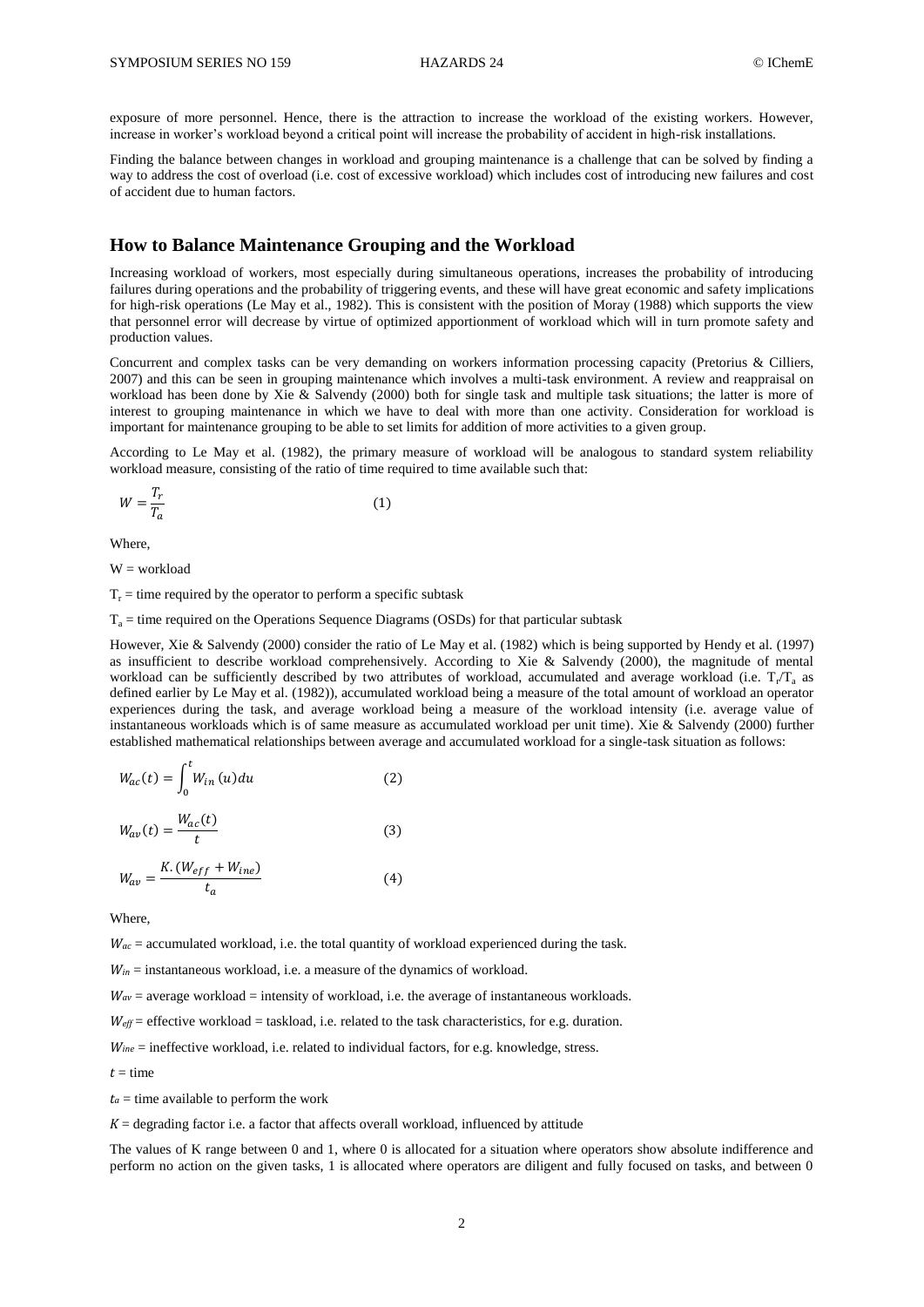and 1 is allocated where operators are partly committed to the tasks and perform actions only on part of the tasks (Xie & Salvendy, 2000).

According to Parasuraman & Rovira (2005), "there is a large body of empirical evidence and supporting theory showing that operator performance shows significant costs in speed or responding and accuracy when operators shift between two or more tasks."

Hence, for a multi-task situation which is synonymous with maintenance grouping, the expressions above can be extended as follows (Xie & Salvendy, 2000):

$$
W_{av} = \frac{\left(\sum_{i} W_{i}\right) + K.M_{l}}{t_{a}}\tag{5}
$$

Where,

 $W_i$  = workload for task i

 $M<sub>l</sub>$  = management load, which is the additional mental effort applied to control simultaneous tasks, switching from task to task.

According to Xie & Salvendy (2000), Equation 4 implies that when performing tasks concurrently, mental workload always create higher workload than the simple sum of all the workload when performing tasks one after the other, if same sub-tasks do not exist. They (Xie & Salvendy, 2000) reiterated that the presence of some similar sub-tasks may reduce accumulated multi-task workload, implying that a set of common sub-tasks could be handled simultaneously by a worker without leading to increase in the overall mental workload.

Equations 1 and 5 could be adopted for industrial maintenance such that maintenance workload in a multi-task environment is defined as follows:

$$
W_m = \frac{(\sum_{i=1} d_i) + K.M_l}{t_m}
$$
 (6)

Where,

 $W_m$  = average maintenance workload

 $d_i$  = duration of maintenance for task i

 $t_m$  = total time available for maintenance

*K*, and *M<sup>l</sup>* are as defined before

Xie & Salvendy (2000) did not specify how to calculate the management load. Hence, an initiative is taken to express the management load for maintenance grouping as:

$$
M_l = K \cdot t_s \tag{7}
$$

Where,

 $t_s$  = expected total switching time between tasks

Hence, Equation 5 can be rewritten as:

$$
W_m = \frac{(\sum_{i=1} d_i) + K \cdot t_s}{t_m}
$$
 (8)

To minimize the manpower violation aspect of negative economic dependency in grouping maintenance, it is suggested to ensure that addition of tasks to a given group satisfies Equation 9 which is given by:

$$
K.t_s + \sum_{i=1} d_i \le t_m \tag{9}
$$

A demonstration of how the workload factor can be applied on a given maintenance grouping strategy will be done in the following with static grouping as an example.

According to Wildeman (1996), direct static grouping may be organized as follows:

Maintainable items are combined into *m* groups such that each group, say  $G_j$  (for  $j = 1, 2, ..., n$ ), is a subset of  $m = \{G_1, G_2, ..., G_n\}$ , for  $G_j \cap G_k = \{$ , and  $\cup_j G_j = \{ G_1, G_2, ..., G_n \}$ . Maintenance activities in each group are executed at the same interval, say  $T_j$ . The cost per time unit for a group can be defined as (Wildeman, 1996; Vatn, 2012):

$$
C(\mathbf{T}) = \sum_{j=1:m} \{ S/\mathcal{T}_j + \sum_{i \in Gj} [c^P_{i}/\mathcal{T}_j + c^U_{i} \lambda_{E,i}(\mathcal{T}_j) ] \}
$$
(10)

Where,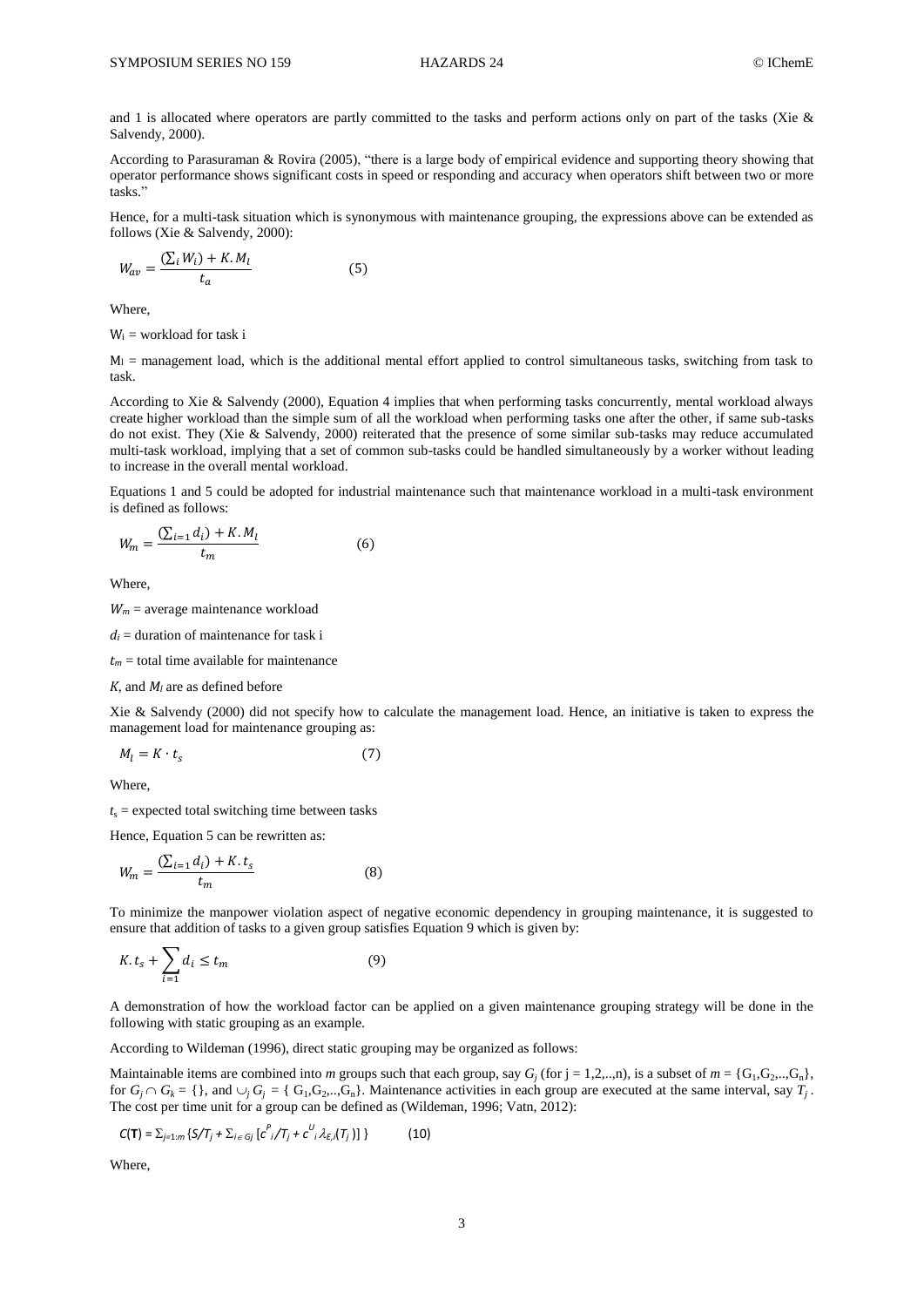$C(T) = \text{cost per time unit for a group.}$ 

 $c^P$ <sub>*i*</sub> = individual preventive maintenance (PM) cost, excluding setup cost.

 $c^U_i$  = individual cost upon failure, including costs of corrective maintenance (CM), safety,

downtime and other losses.

*S* = set-up cost i.e. costs of preparing for PM of a group of items maintained simultaneously.

Set-up costs are assumed to be the same for all activities.

 $\lambda_{E,i}(T_j)$  = effective failure rate for item *i* when maintained at interval of span  $T_j$ 

Hence, follows optimization to find the optimal value of *T* that minimizes the cost per time unit for a group  $G_i$  (for j = 1,..,n).

Unfortunately, Equation 10 does not account for the management of a group's maintenance workload after the group has been established and the joint maintenance interval determined. If we fail to match the demands of a resulting group with reasonable human resources, we increase the likelihood of accidents as maintenance personnel cave in to excessive workload. We can address this challenge by adapting Equation 11 from Equation 10 as follows:

$$
C(T) = \sum_{j=1:m} \{ (S + c^{O_j})/T_j + \sum_{i \in G_j} [c^{P_i}/T_j + c^{U_i} \lambda_{E,i}(T_j)] \}
$$
(11)

Where,

 $c^O$ <sub>*j*</sub> = cost of overload on personnel in group *G*<sub>*j*</sub> (for *j*=1,..,*n*), including cost of introducing new failures and cost of accident due to human factors – a penalty for violation.

Considering the need to address this challenge (i.e. this aspect of negative economic dependence) of grouping, the heuristics proposed for direct static grouping by Vatn (2012) based on the work of Wildeman (1996) may be adapted as follows:

- 1. Find individual maintenance interval  $\tau_i$ , i.e., minimizing  $C(\tau_i) = (S + c^P_i)/\tau_i + c^U_i \lambda_{E,i}(\tau_i)$
- 2. Sort the intervals in increasing order, i.e.,  $\tau_{(1)} < \tau_{(2)} < ...$
- 3. Look for clusters in the intervals, and let these forms groups  $G_1, G_2, \ldots$
- 4. If  $K \tcdot t_s + \sum_{i=1}^n d_i \leq t_m$  for a given group,  $G_j$  (for  $j=1,...,n$ ), Let  $c^0 j = 0$
- 5. ELSE, Let  $c^0_j =$  \$, where \$ is a specified monetary value (a penalty).
- 6. Given this group,  $G_j$  for  $j=1,..,n$ , minimize equation(10) with respect to **T**, i.e.  $C(T)$  $= \sum_{j=1:m} \{ (S + c^O_j) / T_j + \sum_{i \in G_j} [c^P_i / T_j + c^U_i \lambda_{E,i}(T_j)] \}$
- 7. Go To 3 and vary the groups slightly to check if a better solution may be obtained.

#### **Example**

Consider an offshore riser system which consists of the following three components, emergency shutdown valve (ESDV), the pipe itself and a subsea isolation valve (SSIV). Let the data to use for the maintenance optimization be given as shown in Table 1.

Table 1:  $1<sup>st</sup>$  stage of input for optimization

| Component<br>name | Component<br>number, i | டா     | $\sqcup$ 0 | ີ |    |
|-------------------|------------------------|--------|------------|---|----|
| <b>ESDV</b>       |                        | 0.001  | 14         |   | 60 |
| Pipe              |                        | 0.0016 | 20         |   | 60 |
| <b>SSIV</b>       |                        | 0.001  | 26         |   | 50 |

In Table 1,  $\lambda$ 0 represents the effective failure rate (historical rate) with the current maintenance interval  $\tau$ 0, whereas  $\Box$  is the ageing parameter (considering that failure is weibull distributed) and the other terms in this example are as defined earlier.

Given that,  $\lambda_E(\tau) \approx [\Gamma(1+1/\alpha)/MTTF]$   $\alpha \tau^{\alpha-1} \approx \lambda_0 (\tau/\tau_0)^{\alpha-1}$ , where MTTF represents the Mean Time To Failure, and substituting this into Equation 10 yields,

$$
C(\tau) = \frac{S + c^{P}}{\tau} + \lambda_{E}(\tau) c^{U} = \frac{S + c^{P}}{\tau} + \lambda_{0} (\tau / \tau_{0})^{\alpha - 1} c^{U}
$$

Hence, the derivative  $\frac{dC(\tau)}{d\tau} = 0$  is such that:

$$
\tau = \tau_0 \cdot \left(\frac{S + c^P}{(\alpha - 1)c^U\lambda_0\tau_0}\right)^{\frac{1}{\alpha}}
$$

This gives part of the results shown in Table 2.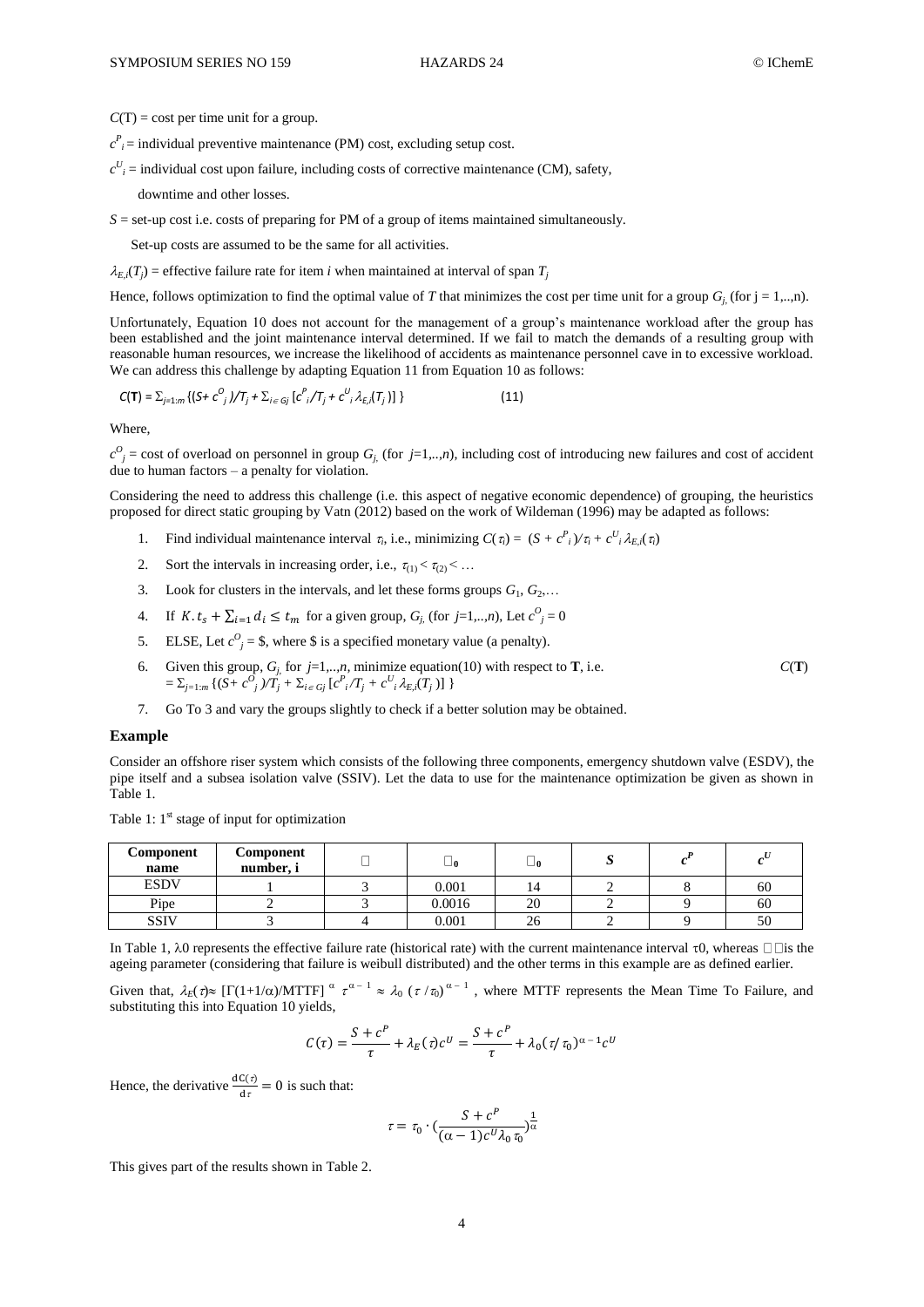| Component<br>name | Component<br>number, i | ∟ റ    | ப  | ມ |    |      |
|-------------------|------------------------|--------|----|---|----|------|
| <b>ESDV</b>       |                        | 0.001  | 14 |   | 60 | 25.4 |
| Pipe              |                        | 0.0016 | 20 |   | 60 | 28.4 |
| <b>SSIV</b>       |                        | 0.001  | 26 |   | 50 | 33.7 |

Table 2:  $2<sup>nd</sup>$  stage of input for optimization

Let us assume that two components are to be maintained simultaneously. Possible groups out of these include  $G_1$  = Components 1 and 2,  $G_2$  = Components 2 and 3, and  $G_3$  = Components 1 and 3. This is further analyzed in Table 3.

Table 3: 3<sup>rd</sup> stage of input for optimization

| <b>Components</b><br>combination | $T(Selected \tau)$ | R. | ις | $\nabla d_i$ | $\mathbf{m}$ | $K_t, t_s + \sum_{i=1}^s d_i \leq t_m$ ? |    |
|----------------------------------|--------------------|----|----|--------------|--------------|------------------------------------------|----|
| l and 2                          | 25.4               |    |    |              |              | Yes                                      |    |
| 2 and 3                          | 28.4               |    |    |              |              | No                                       | 60 |
| and 3                            | 25.4               |    |    | 10           |              | No                                       | 60 |

As shown in Table 3, T (the minimum $\tau$ ), is selected for each group of components, the combined workload is analyzed and the cost of overload  $(c<sup>o</sup>)$  is specified.

Hence, recalling Equation 11 for components combination 1 and 2,

$$
C(T) = \sum \left\{ \frac{S + c^0}{T} + \sum \frac{c^P}{T} + c^U \lambda_E(T) \right\} = \sum \left\{ \frac{S + c^0}{T} + \sum \frac{c^P}{T} + c^U \lambda_0 (\tau/\tau_0)^{\alpha - 1} \right\}
$$
  

$$
C_{182} = \left\{ \frac{2 + 0}{25.4} + \frac{8}{25.4} + 60 * 0.001 \left( \frac{25.4}{14} \right)^{3 - 1} + \frac{9}{25.4} + 60 * 0.0016 \left( \frac{28.4}{20} \right)^{3 - 1} \right\}
$$
  
= 0.0787 + 0.3150 + 0.1975 + 0.3543 + 0.1936 = **1.1391**

The implication of this result is that with regards to the case example, any option other than combination 1 and 2 will result to more cost and risk. Besides, two items, components 1 and 2 which otherwise would have been maintained in two separate maintenance visits have been justifiably combined to be maintained in just one visit, i.e. the maintenance time for component 2 is brought forward to coincide with that of component 1. Hence, the frequency of maintenance visits is reduced (i.e. maintenance set-up cost is shared and workers exposure to risk is reduced).

*Note:* 

- 1. The figures used in the example are arbitrary values for demonstration purpose only.
- 2. The maintenance grouping concept can also be applied on systems with a large number of components over a given maintenance planning horizon, say N years.

#### **Conclusion**

The maintenance grouping strategy is practicable. It has been applied on the Norwegian railway system by Vatn (2008) and on offshore wind systems by Hameed & Vatn (2012). In the hydrocarbon industry, the strategy will reduce frequency of maintenance visits and avoid the exposure of the personnel to unnecessary risk.

This paper has shown that in addition to the originally intended benefits of economic savings through set-up costs sharing, grouping maintenance can reduce the frequencies of maintenance and hence reduce the exposure of personnel and the probability of inducing new failures, thus reducing risk. The condition for realizing the objective of maintenance grouping strategy, i.e. savings in set-up costs which also promotes safety rather than compromise it, has been analysed and incorporated into an existing grouping strategy - direct static grouping.